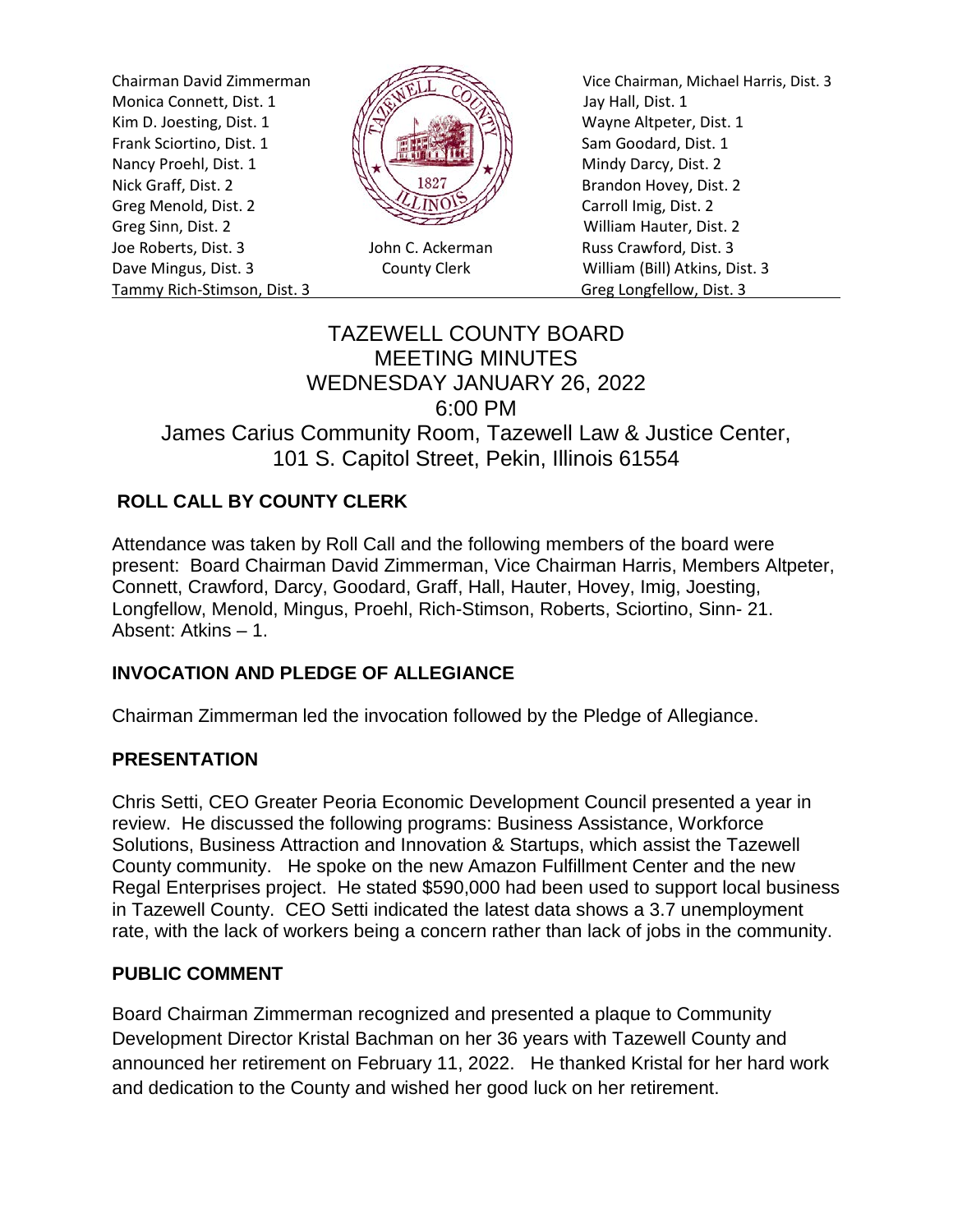## **COMMUNICATIONS FROM ELECTED & APPOINTED COUNTY OFFICIALS**

Board Member Menold provided an update that the County Engineer Craig Fink was going to retire at the end of February 2022. He indicated a recommendation for his replacement would be presented at the February Board Meeting.

# **APPROVE THE MINUTES OF THE NOVEMBER 17, 2021 COUNTY BOARD PROCEEDINGS AND THE DECEMBER 20, 2021 SPECIAL TAZEWELL COUNTY BOARD MEETING.**

Member Connett moved to approve the minutes of the County Board Meeting held on November 17, 2021 and the Special Board Meeting held on December 20, 2021, as printed; seconded by Member Darcy. Motion to approve the minutes for the County Board Meeting held on November 17, 2021 and the Special Board Meeting held on December 20, 2021, as printed were approved by voice vote of 20 Yeas and 0 Nays.

## **IN-PLACE EXECUTIVE COMMITTEE MEETING**

Meeting started at 6:21 PM and ended at 6:23 PM.

## **CONSENT AGENDA**

**1. Land Use: Approve contractual agreement with Garry Grugan dba GPRI Build Safe, LLC to perform Commercial Plan Review for Fire and Life Safety Inspections, RESOLUTION L-22-01.** 

**2. Transportation: Approve CE Agreement -16-02126-00-BR-Furrow Road Bridge, RESOLUTION T-22-01.**

**3. Transportation: Approve PE Agreement – 22-00019-00-WR-Muller Road, RESOLUTION T-22-02.**

**4. Health Services: Approve annual recycling grant payment to Morton for curbside recycling, RESOLUTION HS-22-01.** 

**5. Health Services: Approve annual recycling grant payment to Pekin for curbside recycling, RESOLUTION HS-22-02.** 

**6. Health Services: Approve annual recycling grant payment to Washington for curbside recycling, RESOLUTION HS-22-03.** 

**7. Health Services: Approve annual recycling grant payment to Creve Coeur for curbside recycling, RESOLUTION HS-22-04.** 

**8. Health Services: Approve annual recycling grant payment to East Peoria for curbside recycling, RESOLUTION HS-22-05.**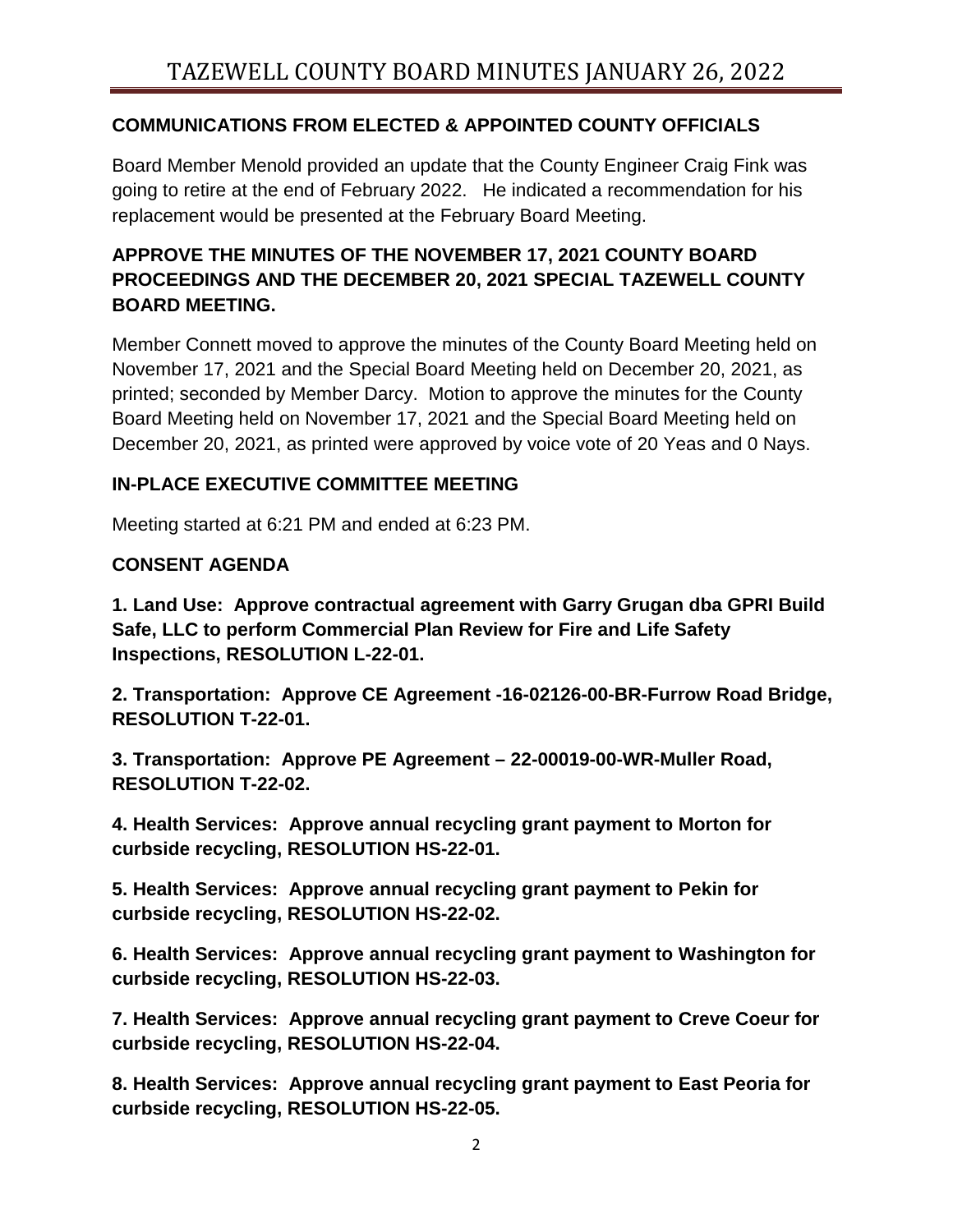**9. Finance: Approve untimely reimbursement claim, RESOLUTION F-22-01.** 

**10. Finance: Approve Circuit Clerk fees, RESOLUTION F-22-03.** 

**11. Human Resources: Approve a revision to the Employees Personal Policies Handbook, RESOLUTION HR-22-02.** 

**12. Human Resources: Approve expending American Rescue Plan Act as hazard pay, RESOLUTION HR-22-03.** 

**13. Executive: Approve quarterly payment to the Greater Peoria Economic Development Council, RESOLUTION E-22-13.** 

**14. Executive: Approve the Second Amendment to Option and Lease Agreement with Pearl St Solar 1, LLC, RESOLUTION E-22-08.** 

**13. Finance: Approve transfer request for Circuit Clerk, RESOLUTION F-21-34.**

## **15. Executive: Approve Emergency Declaration for a replacement truck for the Highway Department, RESOLUTION E-22-14. Upon approval of In-Place Meeting.**

Member Crawford moved to approve the Consent Agenda items as outlined in the Agenda packet; seconded by Member Graff. The Consent Agenda was approved by voice vote of 20 Yeas; 0 Nays.

The following items were removed from the Consent Agenda for further discussion.

**Item 15 Executive:** Member Roberts made a motion to approve the Emergency Declaration for a replacement truck for the Highway Department; seconded by Member Menold. Motion to approve Resolution E-22-14 was passed by voice vote of 20 Yeas; 0 Nays.

## **APPOINTMENT/REAPPOINTMENTS**

E-22-04: Member Proehl moved to Appoint Robert Boston to the Tremont Fire Protection District; seconded by Member Joesting. RESOLUTION E-22-04 was approved by voice vote of 20 Yeas; 0 Nays.

E-22-06: Member Proehl moved to Appoint Scott Kammeyer to the Spring Lake Drainage District; seconded by Member Joesting. RESOLUTION E-22-06 was approved by voice vote of 20 Yeas; 0 Nays.

E-22-05: Member Proehl moved to Appoint Wilbert Grimm to the Lake Arlann Drainage District; seconded by Member Joesting. RESOLUTION E-22-05 was approved by voice vote of 20 Yeas; 0 Nays.